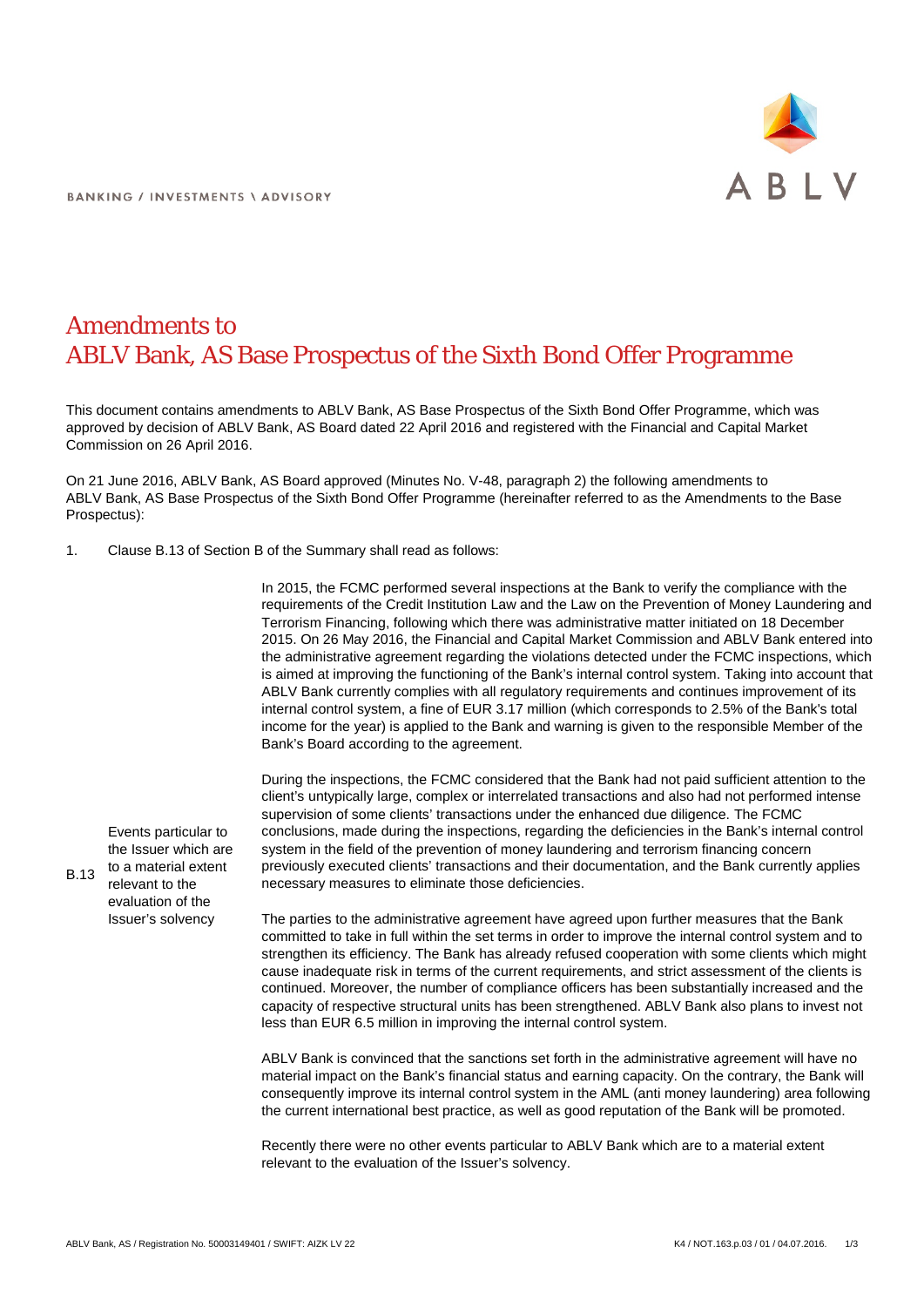2. The second paragraph of subclause 6.13 'Subordination of the Bonds' of clause 6 of the Base Prospectus shall read as follows:

"Pursuant to Article 63 of REGULATION (EU) No 575/2013 OF THE EUROPEAN PARLIAMENT AND OF THE COUNCIL of 26 June 2013 on prudential requirements for credit institutions and investment firms and amending Regulation (EU) No 648/2012, the following requirements apply to the bonds intended for raising subordinated capital and recognized as Tier 2 instruments:

• original maturity of at least 5 (five) years;

• the claim on the principal amount of the bonds under the provisions governing the instruments is wholly subordinated to claims of all non-subordinated creditors;

• where the bonds include one or more call options, the options are exercisable at the sole discretion of the Issuer;

• such bonds may not be called, redeemed or repurchased by the Issuer before the minimum period of 5 (five) years elapses, except in case of the Issuer's insolvency or liquidation;

• the bonds intended for raising subordinated capital may be called, redeemed, or repurchased before maturity only given a prior permission of the competent authority and not before 5 (five) years after the date of issue;

as well as other requirements pursuant to Article 63 of REGULATION (EU) No 575/2013 OF THE EUROPEAN PARLIAMENT AND OF THE COUNCIL of 26 June 2013 on prudential requirements for credit institutions and investment firms and amending Regulation (EU) No 648/2012."

3. Subclause 10.3.2 'Legal and arbitration proceedings' of clause 10 of the Base Prospectus shall read as follows:

"10.3.2. Legal and arbitration proceedings

In the ordinary course of business, ABLV Bank is involved in a number of legal proceedings both as a claimant and as a defendant, but those legal proceedings pending cannot significantly affect the Issuer's financial position and solvency.

In 2015, the FCMC performed several inspections at the Bank to verify the compliance with the requirements of the Credit Institution Law and the Law on the Prevention of Money Laundering and Terrorism Financing, following which there was administrative matter initiated on 18 December 2015. On 26 May 2016, the Financial and Capital Market Commission and ABLV Bank entered into the administrative agreement regarding the violations detected under the FCMC inspections, which is aimed at improving the functioning of the Bank's internal control system. Taking into account that ABLV Bank currently complies with all regulatory requirements and continues improvement of its internal control system, a fine of EUR 3.17 million (which corresponds to 2.5% of the Bank's total income for the year) is applied to the Bank and warning is given to the responsible Member of the Bank's Board according to the agreement.

During the inspections, the FCMC considered that the Bank had not paid sufficient attention to the client's untypically large, complex or interrelated transactions and also had not performed intense supervision of some clients' transactions under the enhanced due diligence. The FCMC conclusions, made during the inspections, regarding the deficiencies in the Bank's internal control system in the field of the prevention of money laundering and terrorism financing concern previously executed clients' transactions and their documentation, and the Bank currently applies necessary measures to eliminate those deficiencies.

The parties to the administrative agreement have agreed upon further measures that the Bank committed to take in full within the set terms in order to improve the internal control system and to strengthen its efficiency. The Bank has already refused cooperation with some clients which might cause inadequate risk in terms of the current requirements, and strict assessment of the clients is continued. Moreover, the number of compliance officers has been substantially increased and the capacity of respective structural units has been strengthened. ABLV Bank also plans to invest not less than EUR 6.5 million in improving the internal control system.

ABLV Bank is convinced that the sanctions set forth in the administrative agreement will have no material impact on the Bank's financial status and earning capacity. On the contrary, the Bank will consequently improve its internal control system in the AML (anti money laundering) area following the current international best practice, as well as good reputation of the Bank will be promoted."

The Amendments to the Base Prospectus shall be deemed an integral part of ABLV Bank, AS Base Prospectus of the Sixth Bond Offer Programme and shall be read together with the Base Prospectus.

ABLV Bank, AS will publish the Amendments to the Base Prospectus at its website **www.ablv.com** after those are registered with the Financial and Capital Market Commission. Pursuant to provisions of the Financial Instrument Market Law, where investors had agreed to purchase the bonds of the Sixth Bond Offer Programme by subscribing to those under the initial offering before the Amendments to the Base Prospectus are published and where the respective bond purchase transactions have not been concluded yet, the investors shall be entitled to revoke their applications within two working days after the Amendments to the Base Prospectus are published.